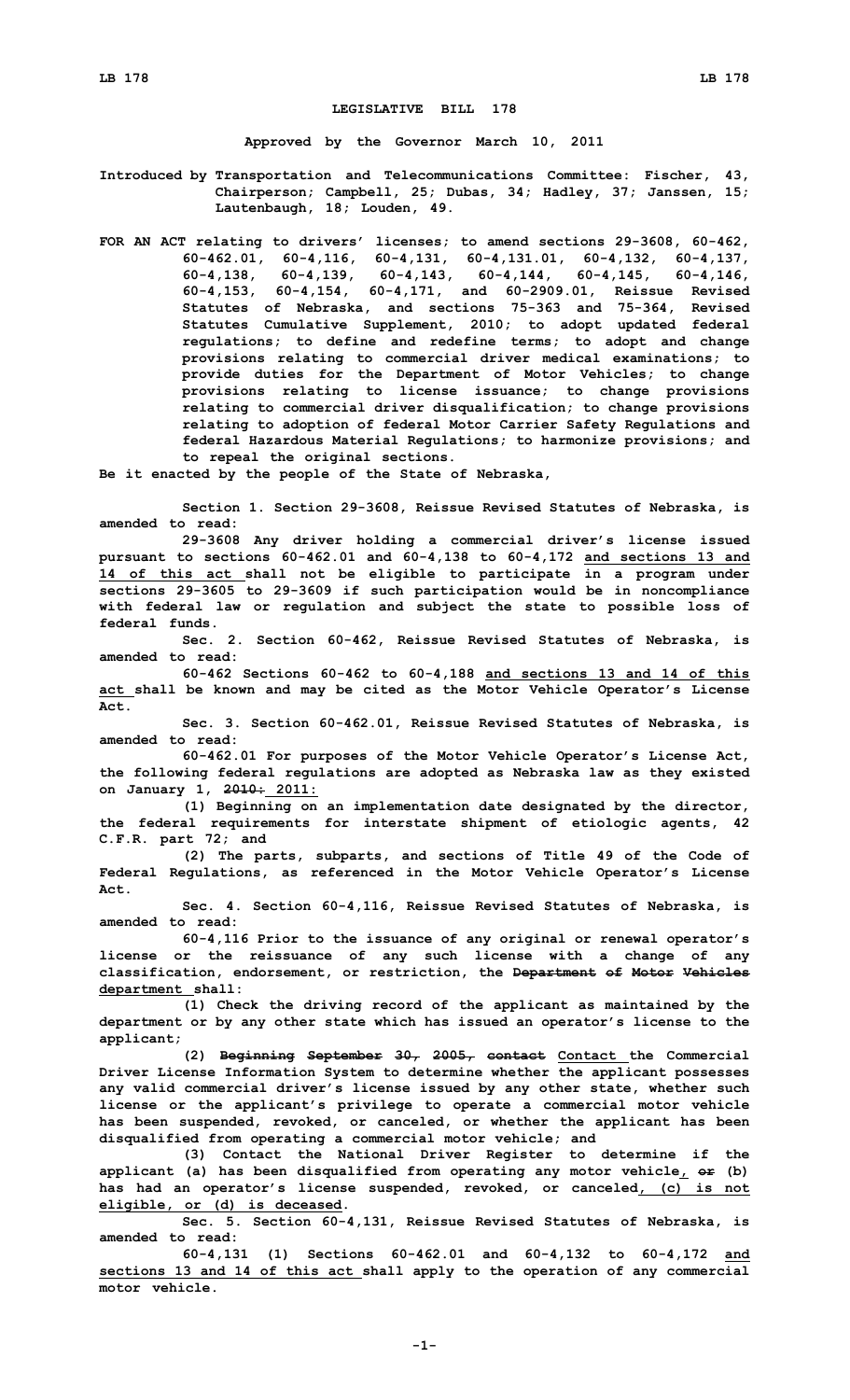**(2) For purposes of such sections:**

**(a) Disqualification means: either:**

**(i) The suspension, revocation, cancellation, or any other withdrawal by <sup>a</sup> state of <sup>a</sup> person's privilege to drive <sup>a</sup> commercial motor vehicle; or**

**(ii) <sup>A</sup> determination by the Federal Motor Carrier Safety Administration, under the rules of practice for motor carrier safety contained in 49 C.F.R. part 386, that <sup>a</sup> person is no longer qualified to operate <sup>a</sup> commercial motor vehicle under 49 C.F.R. part 391; or**

**(iii) The loss of qualification which automatically follows conviction of an offense listed in 49 C.F.R. 383.51;**

**(b) Downgrade means the state:**

**(i) Allows the driver of <sup>a</sup> commercial motor vehicle to change his or her self-certification to interstate, but operating exclusively in transportation or operation excepted from 49 C.F.R. part 391, as provided in 49 C.F.R. 390.3(f), 391.2, 391.68, or 398.3;**

**(ii) Allows the driver of <sup>a</sup> commercial motor vehicle to change his or her self-certification to intrastate only, if the driver qualifies under <sup>a</sup> state's physical qualification requirements for intrastate only;**

**(iii) Allows the driver of <sup>a</sup> commercial motor vehicle to change his or her certification to intrastate, but operating exclusively in transportation or operations excepted from all or part of <sup>a</sup> state driver qualification requirement; or**

**(iv) Removes the commercial driver's license privilege from the operator's license;**

**(b) (c) Employee means any operator of <sup>a</sup> commercial motor vehicle, including full time, regularly employed drivers; casual, intermittent, or occasional drivers; and leased drivers and independent, owner-operator contractors, while in the course of operating <sup>a</sup> commercial motor vehicle, who are either directly employed by or under lease to an employer;**

**(c) (d) Employer means any person, including the United States, <sup>a</sup> state, the District of Columbia, or <sup>a</sup> political subdivision of <sup>a</sup> state, that owns or leases <sup>a</sup> commercial motor vehicle or assigns employees to operate <sup>a</sup> commercial motor vehicle;**

**(d) (e) Endorsement means an authorization to an individual's commercial driver's license required to permit the individual to operate certain types of commercial motor vehicles;**

**(f) Medical examiner's certificate means <sup>a</sup> form meeting the requirements of 49 C.F.R. 391.43 issued by <sup>a</sup> medical examiner in compliance with such regulation;**

**(g) Medical variance means the Federal Motor Carrier Safety Administration has provided <sup>a</sup> driver with either an exemption letter permitting operation of <sup>a</sup> commercial motor vehicle pursuant to 49 C.F.R. 381, subpart C, or 49 C.F.R. 391.64 or <sup>a</sup> Skill Performance Evaluation Certificate permitting operation of <sup>a</sup> commercial motor vehicle pursuant to 49 C.F.R. 391.49;**

**(e) (h) Representative vehicle means <sup>a</sup> motor vehicle which represents the type of motor vehicle that <sup>a</sup> driver applicant operates or expects to operate;**

**(f) (i) State means <sup>a</sup> state of the United States and the District of Columbia;**

**(g) (j) State of domicile means that state where <sup>a</sup> person has his or her true, fixed, and permanent home and principal residence and to which he or she has the intention of returning whenever he or she is absent;**

**(h) (k) Tank vehicle means any commercial motor vehicle that is designed to transport any liquid or gaseous materials within <sup>a</sup> tank that is either permanently or temporarily attached to the vehicle or the chassis. Such vehicle includes, but is not limited to, <sup>a</sup> cargo tank and <sup>a</sup> portable tank, as defined in 49 C.F.R. part 171. However, this definition does not include <sup>a</sup> portable tank that has <sup>a</sup> rated capacity under one thousand gallons;**

**(i) (l) United States means the fifty states and the District of Columbia; and**

**(j) (m) Vehicle group means <sup>a</sup> class or type of vehicle with certain operating characteristics.**

**Sec. 6. Section 60-4,131.01, Reissue Revised Statutes of Nebraska, is amended to read:**

**60-4,131.01 Sections 60-462.01 and 60-4,132 to 60-4,172 and sections 13 and 14 of this act shall not apply to individuals who operate commercial motor vehicles for military purposes, including and limited to:**

**(1) Active duty military personnel;**

**(2) Members of the military reserves, other than military technicians;**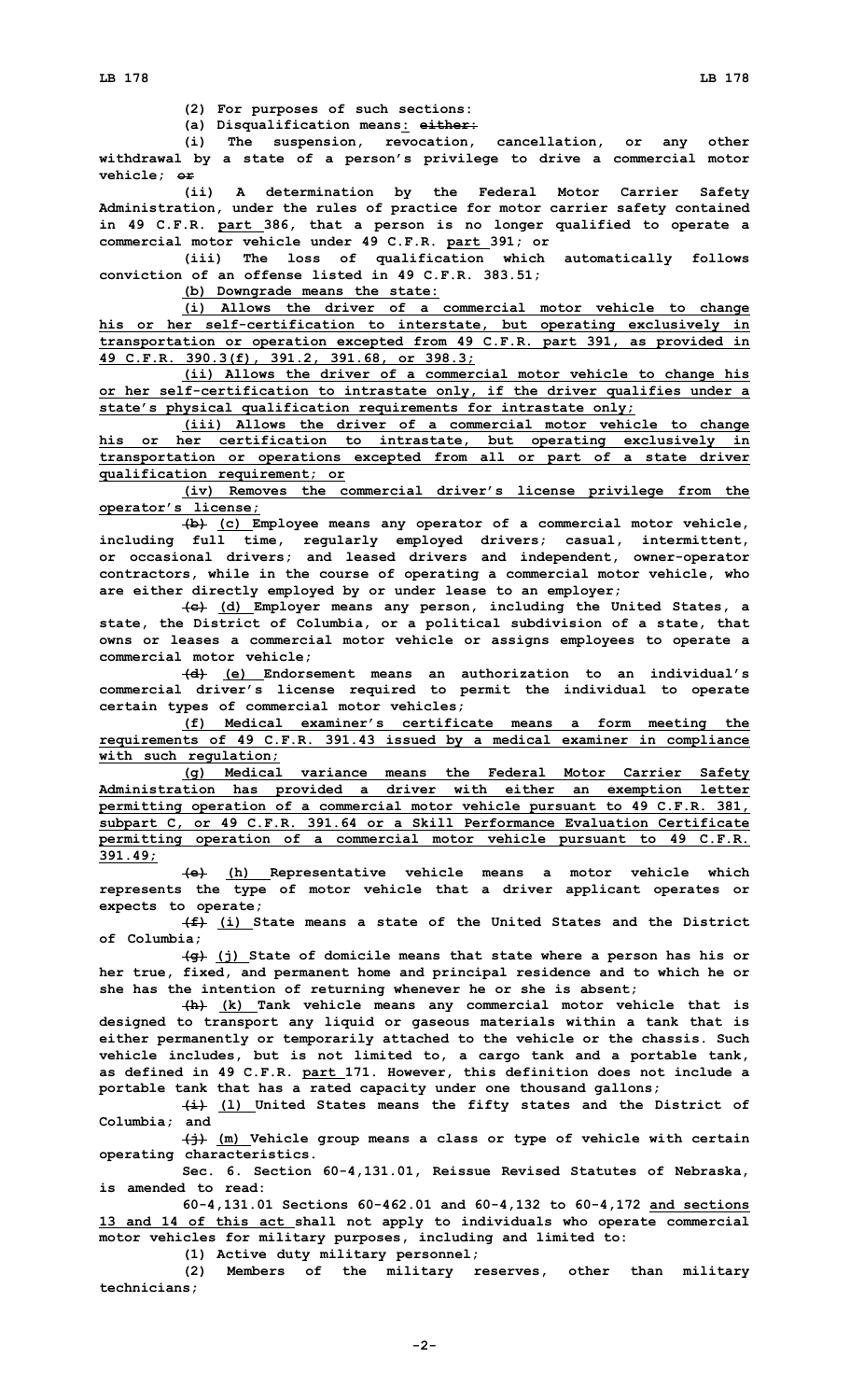**(3) Active duty United States Coast Guard personnel; and**

**(4) Members of the National Guard on active duty, including:**

**(a) Personnel on full-time National Guard duty;**

**(b) Personnel on part-time National Guard training; and**

**(c) National Guard military technicians required to wear military uniforms.**

**Such individuals must have <sup>a</sup> valid military driver's license unless such individual is operating the vehicle under written orders from <sup>a</sup> commanding officer in an emergency declared by the federal government or by the State of Nebraska.**

**Sec. 7. Section 60-4,132, Reissue Revised Statutes of Nebraska, is amended to read:**

**60-4,132 The purposes of sections 60-462.01 and 60-4,137 to 60-4,172 and sections 13 and 14 of this act are to implement the requirements mandated by the federal Commercial Motor Vehicle Safety Act of 1986, 49 U.S.C. 31100 et seq., the federal Motor Carrier Safety Improvement Act of 1999, Public Law 106-159, section 1012 of the federal Uniting and Strengthening America by Providing Appropriate Tools Required to Intercept and Obstruct Terrorism Act of 2001, USA PATRIOT Act, 49 U.S.C. 5103a, and federal regulations and to reduce or prevent commercial motor vehicle accidents, fatalities, and injuries by: (1) Permitting drivers to hold only one operator's license; (2) disqualifying drivers for specified offenses and serious traffic violations; and (3) strengthening licensing and testing standards.**

**Sec. 8. Section 60-4,137, Reissue Revised Statutes of Nebraska, is amended to read:**

**60-4,137 Any resident of this state operating <sup>a</sup> commercial motor vehicle on the highways of this state shall possess <sup>a</sup> commercial driver's license or LPC-learner's permit issued pursuant to sections 60-462.01 and 60-4,138 to 60-4,172 and sections 13 and 14 of this act.**

**Sec. 9. Section 60-4,138, Reissue Revised Statutes of Nebraska, is amended to read:**

**60-4,138 (1) Commercial drivers' licenses and restricted commercial drivers' licenses shall be issued by the Department of Motor Vehicles, department in compliance with 49 C.F.R. parts 383 and 391, shall be classified as provided in subsection (2) of this section, and shall bear such endorsements and restrictions as are provided in subsections (3) and (4) of this section.**

**(2) Commercial motor vehicle classifications for purposes of commercial drivers' licenses shall be as follows:**

**(a) Class <sup>A</sup> Combination Vehicle — Any combination of motor vehicles and towed vehicles with <sup>a</sup> gross vehicle weight rating of more than twenty-six thousand pounds if the gross vehicle weight rating of the vehicles being towed are in excess of ten thousand pounds;**

**(b) Class <sup>B</sup> Heavy Straight Vehicle — Any single commercial motor vehicle with <sup>a</sup> gross vehicle weight rating of twenty-six thousand one pounds or more or any such commercial motor vehicle towing <sup>a</sup> vehicle with <sup>a</sup> gross vehicle weight rating not exceeding ten thousand pounds; and**

**(c) Class C Small Vehicle — Any single commercial motor vehicle with <sup>a</sup> gross vehicle weight rating of less than twenty-six thousand one pounds or any such commercial motor vehicle towing <sup>a</sup> vehicle with <sup>a</sup> gross vehicle weight rating not exceeding ten thousand pounds comprising:**

**(i) Motor vehicles designed to transport sixteen or more passengers, including the driver; and**

**(ii) Motor vehicles used in the transportation of hazardous materials and required to be placarded pursuant to section 75-364.**

**(3) The endorsements to <sup>a</sup> commercial driver's license shall be as follows:**

**(a) <sup>T</sup> — Double/triple trailers;**

- **(b) <sup>P</sup> — Passenger;**
- **(c) N — Tank vehicle;**
- **(d) H — Hazardous materials;**
- **(e) X — Combination tank vehicle and hazardous materials; and**

**(f) S — School bus.**

**(4) The restrictions to <sup>a</sup> commercial driver's license shall be as follows:**

**(a) <sup>I</sup> — Operation of <sup>a</sup> commercial motor vehicle only in intrastate commerce due to an exemption from 49 C.F.R. part 391 pursuant to subsection (4) of section 75-363;**

**(b) <sup>K</sup> — Operation of <sup>a</sup> commercial motor vehicle only in intrastate commerce;**

**(c) <sup>L</sup> — Operation of only <sup>a</sup> commercial motor vehicle which is not equipped with air brakes;**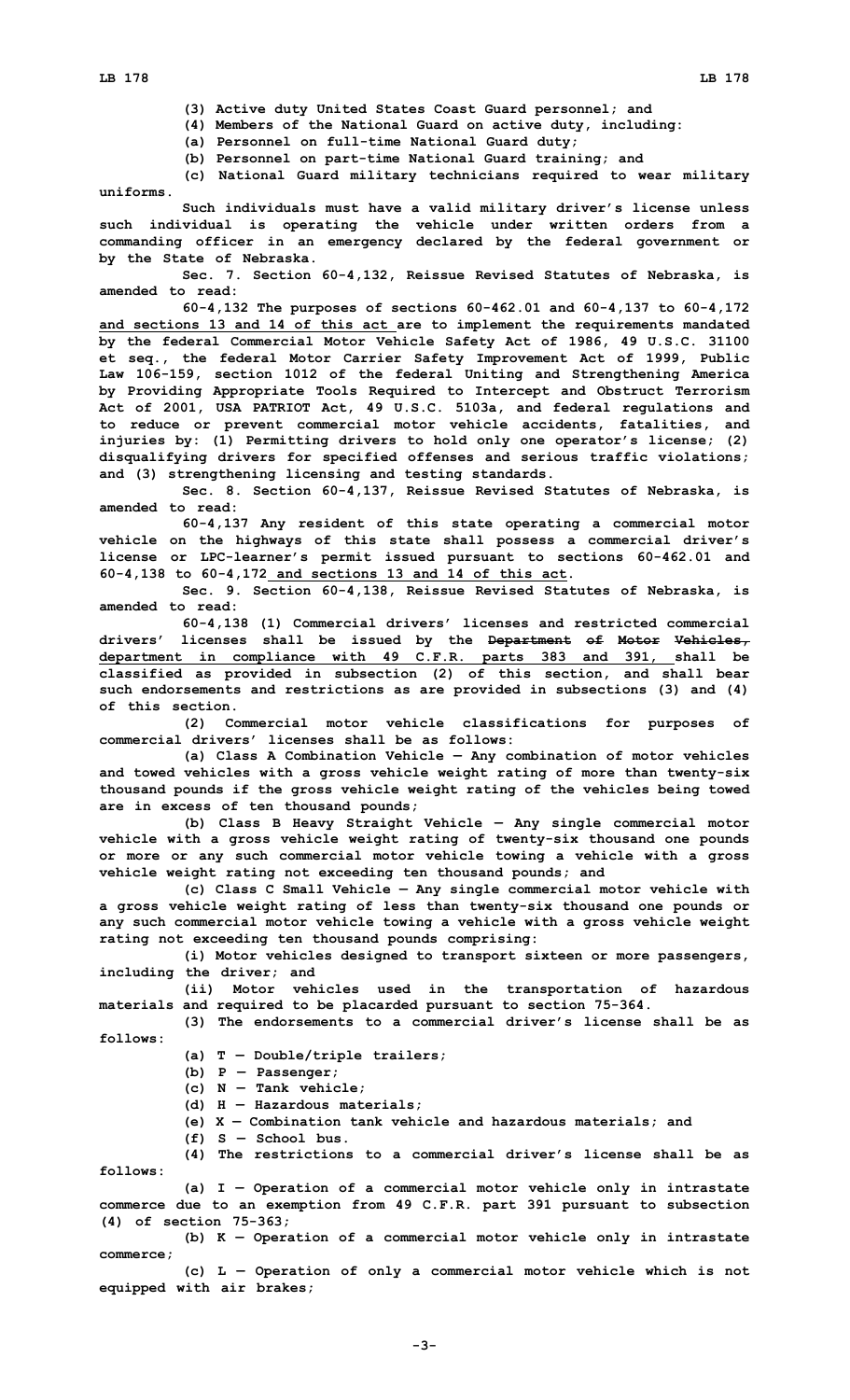**(d) <sup>M</sup> — Operation of <sup>a</sup> commercial motor vehicle which is not <sup>a</sup> Class A bus;**

**(e) <sup>N</sup> — Operation of <sup>a</sup> commercial motor vehicle which is not <sup>a</sup> Class A or Class B bus; and**

**(f) O — Operation of <sup>a</sup> commercial motor vehicle which is not <sup>a</sup> tractor-trailer combination; and .**

**(g) <sup>V</sup> — Operation of <sup>a</sup> commercial motor vehicle for drivers with medical variance documentation. The documentation shall be required to be carried on the driver's person while operating <sup>a</sup> commercial motor vehicle.**

**Sec. 10. Section 60-4,139, Reissue Revised Statutes of Nebraska, is amended to read:**

**60-4,139 Any nonresident may operate <sup>a</sup> commercial motor vehicle upon the highways of this state if (1) such nonresident has in his or her immediate possession <sup>a</sup> valid commercial driver's license or LPC-learner's permit issued by his or her state of residence or by <sup>a</sup> jurisdiction with standards that are in accord with 49 C.F.R. part 383 or an LPC-learner's permit issued by this state, parts 383 and 391, (2) the license or permit is not suspended, revoked, or canceled, and (3) such nonresident is not disqualified from operating <sup>a</sup> commercial motor vehicle, and (4) the commercial motor vehicle is not operated in violation of any downgrade.**

**Sec. 11. Section 60-4,143, Reissue Revised Statutes of Nebraska, is amended to read:**

**60-4,143 (1) No commercial driver's license or LPC-learner's permit shall, under any circumstances, be issued to any person who has not attained the age of eighteen years.**

**(2) <sup>A</sup> commercial driver's license or LPC-learner's permit shall not be issued to any person during the period the person is subject to <sup>a</sup> disqualification in this or any other state, or while the person's operator's license is suspended, revoked, or canceled in this or any other state, or when the Commercial Driver License Information System indicates "not-certified".**

**(3) The Department of Motor Vehicles department shall not issue any commercial driver's license to any person unless the person applying for <sup>a</sup> commercial driver's license first surrenders to the department all operators' licenses issued to such person by this or any other state. Any operator's license issued by another state which is surrendered to the department shall be returned to that state by the director for cancellation.**

**Sec. 12. Section 60-4,144, Reissue Revised Statutes of Nebraska, is amended to read:**

**60-4,144 (1)(a) This subsection applies until the implementation date designated by the director pursuant to section 60-462.02. Application for any original or renewal commercial driver's license or application for any change of class of commercial motor vehicle, endorsement, or restriction may be made in <sup>a</sup> manner prescribed by the department. Such application may be made to an examiner in any county. The examiner shall personally conduct the examination of the applicant and deliver to each successful applicant an examiner's certificate containing the statements made pursuant to subdivision (b) of this subsection.**

**(b) The application or examiner's certificate shall include the voter registration portion pursuant to section 32-308, the advisement language required by subsection (5) of section 60-6,197, and the following:**

**(i) The full name, the current mailing address, and the residential address of the applicant, except that if the applicant is <sup>a</sup> program participant under the Address Confidentiality Act, he or she need not supply his or her residential address;**

**(ii) <sup>A</sup> physical description of the applicant, including sex, height, weight, and eye and hair colors;**

**(iii) The applicant's date of birth;**

**(iv) The applicant's social security number;**

**(v) The applicant's signature;**

**(vi) Certification that the commercial motor vehicle in which the applicant takes any driving skills examination is representative of the class of commercial motor vehicle that the applicant operates or expects to operate; (vii) The certification required pursuant to section 60-4,145 or**

**60-4,146; (viii) Beginning September 30, 2005, the names of all states where the applicant has been licensed to operate any type of motor vehicle in the**

**ten years prior to the date of application; (ix) The following specific questions:**

**(A) Have you within the last three months (e.g. due to diabetes, epilepsy, mental illness, head injury, stroke, heart condition, neurological disease, etc.):**

**(I) lost voluntary control or consciousness ... yes ... no**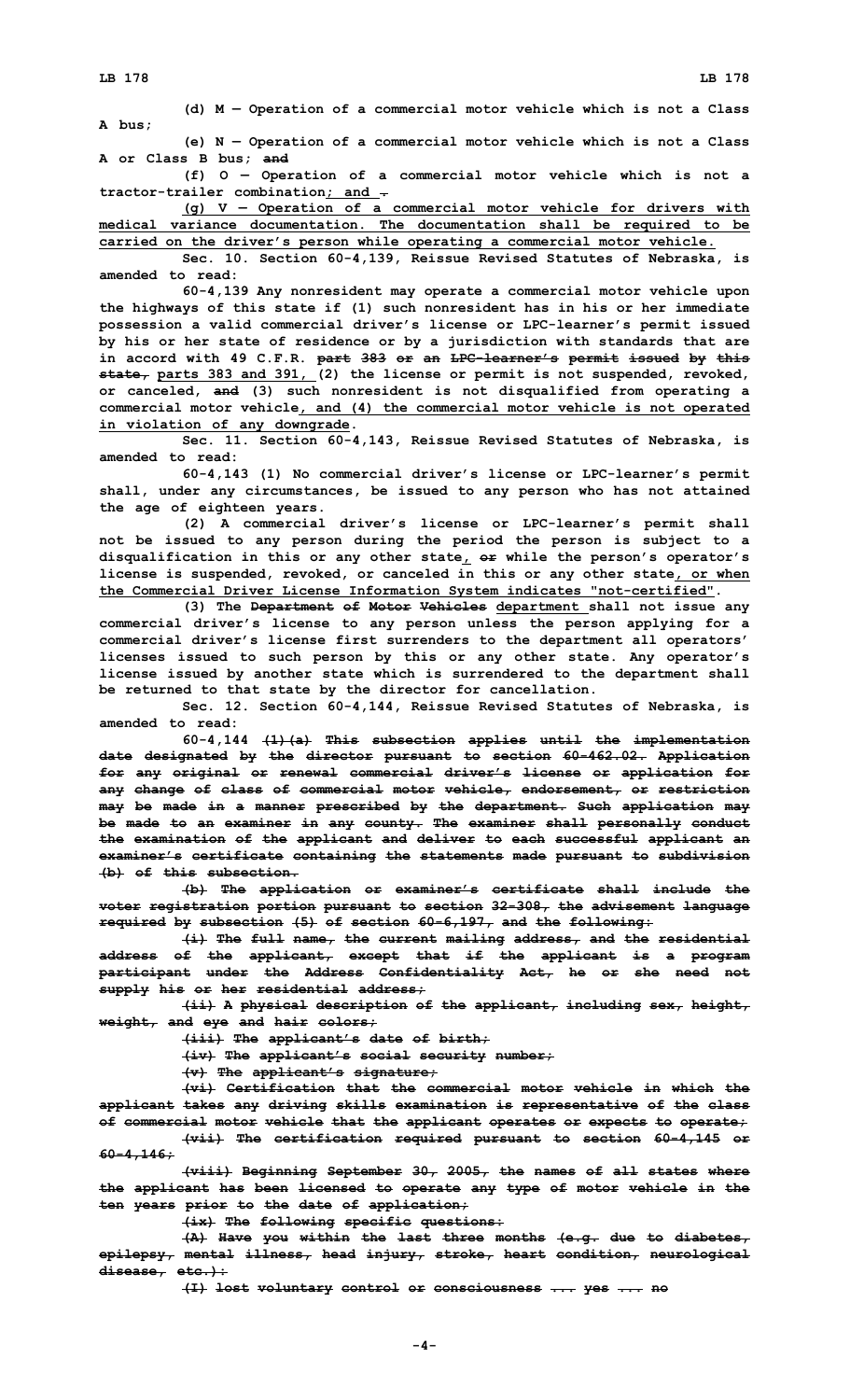**(II) experienced vertigo or multiple episodes of dizziness or fainting ... yes ... no (III) experienced disorientation ... yes ... no (IV) experienced seizures ... yes ... no (V) experienced impairment of memory, memory loss ... yes ... no**

**Please explain: .....................**

**(B) Do you experience any condition which affects your ability to operate <sup>a</sup> motor vehicle? (e.g. due to loss of or impairment of foot, leg, hand, or arm; neurological or neuromuscular disease, etc.) ... yes ... no Please explain: .....................**

**(C) Since the issuance of your last driver's license/permit has your health or medical condition changed or worsened? ... yes ... no**

**Please explain, including how the above affects your ability to drive: .......................;**

**(x) Do you wish to register to vote as part of this application process?**

**OPTIONAL - YOU ARE NOT REQUIRED TO ANSWER ANY OF THE FOLLOWING QUESTIONS:**

**(xi) Do you wish to be an organ and tissue donor?**

**(xii) Do you wish to receive any additional specific information regarding organ and tissue donation and the Donor Registry of Nebraska?**

**(xiii) Do you wish to donate \$1 to promote the Organ and Tissue Donor Awareness and Education Fund?**

**(c) Application shall be made under oath or affirmation of the applicant.**

**(2) This subsection applies beginning on the implementation date designated by the director pursuant to section 60-462.02. (1) An applicant for any original or renewal commercial driver's license or an applicant for <sup>a</sup> change of class of commercial motor vehicle, endorsement, or restriction shall demonstrate his or her knowledge and skills for operating <sup>a</sup> commercial motor vehicle as prescribed in the Motor Vehicle Operator's License Act. An applicant for <sup>a</sup> commercial driver's license shall provide the information and documentation required by this section and section 60-484 and section 13 of this act. Such information and documentation shall include any additional information required by 49 C.F.R. parts 383 and 391 and also include:**

**(a) Certification that the commercial motor vehicle in which the applicant takes any driving skills examination is representative of the class of commercial motor vehicle that the applicant operates or expects to operate; and**

**(b) The certification required pursuant to section 60-4,145 or 60-4,146; and**

**(c) (b) The names of all states where the applicant has been licensed to operate any type of motor vehicle in the ten years prior to the date of application.**

**(2) Any person applying for any commercial driver's license on or before December 31, 2011, must present the certification required pursuant to section 60-4,145 or 60-4,146.**

**(3) Any person applying for any commercial driver's license on or after January 1, 2012, must make one of the certifications in section 13 of this act and provide such certification to the department in order to be issued a commercial driver's license.**

**(4) On or after January 1, 2012, but no later than January 30, 2014, every person who holds any commercial driver's license must provide to the department medical certification as required by section 13 of this act. The department may provide notice and prescribe medical certification compliance requirements for all holders of commercial driver's licenses. Holders of commercial driver's licenses who fail to meet the prescribed medical certification compliance requirements may be subject to downgrade.**

**Sec. 13. (1) <sup>A</sup> person must certify that he or she operates or expects to operate <sup>a</sup> commercial motor vehicle in interstate commerce, is both subject to and meets the qualification requirements under 49 C.F.R. part 391, and is required to obtain <sup>a</sup> medical examiner's certificate by 49 C.F.R. 391.45. Any nonexcepted holder of <sup>a</sup> commercial driver's license on or after January 1, 2012, who certifies that he or she will operate <sup>a</sup> commercial motor vehicle in nonexcepted, interstate commerce must maintain <sup>a</sup> current medical examiner's certificate and provide <sup>a</sup> copy of it to the department in order to maintain his or her medical certification status;**

**(2) <sup>A</sup> person must certify that he or she operates or expects to operate <sup>a</sup> commercial motor vehicle in interstate commerce, but engages exclusively in transportation or operations excepted under 49 C.F.R. 390.3(f), 391.2, 391.68, or 398.3 from all or part of the qualification requirements of 49 C.F.R. part 391, and is therefor not required to obtain <sup>a</sup> medical**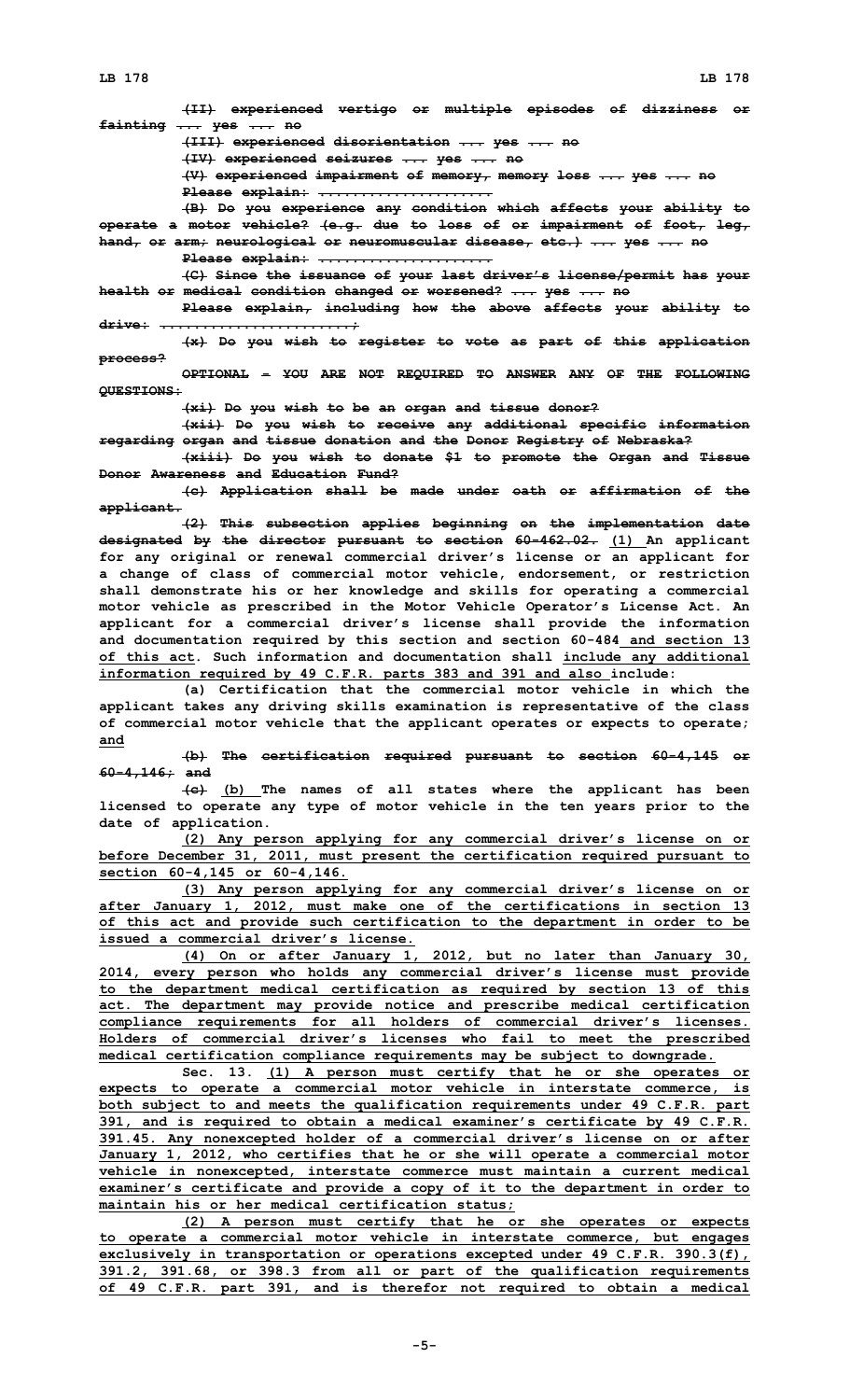**LB 178 LB 178**

**examiner's certificate by 49 C.F.R. 391.45;**

**(3) <sup>A</sup> person must certify that he or she operates <sup>a</sup> commercial motor vehicle only in intrastate commerce and therefor is subject to state driver qualification requirements as provided in section 75-363; or**

**(4) <sup>A</sup> person must certify that he or she operates <sup>a</sup> commercial motor vehicle in intrastate commerce, but engages exclusively in transportation or operations excepted from all or parts of the state driver qualification requirements.**

**Sec. 14. (1) Beginning January 1, 2012, for each operator of <sup>a</sup> commercial motor vehicle required to have <sup>a</sup> commercial driver's license, the department, in compliance with 49 C.F.R. 383.73, shall:**

**(a) Post the driver's self-certification of type of driving under 49 C.F.R. 383.71(a)(1)(ii);**

**(b) Retain the medical examiner's certificate of any driver required to provide documentation of physical qualification for three years beyond the date the certificate was issued; and**

**(c) Post the information from the medical examiner's certificate within ten calendar days to the Commercial Driver License Information System driver record, including:**

**(i) The medical examiner's name;**

**(ii) The medical examiner's telephone number;**

**(iii) The date of the medical examiner's certificate issuance;**

**(iv) The medical examiner's license number and the state that issued it;**

**(v) The medical examiner's National Registry identification number (if the National Registry of Medical Examiners, mandated by 49 U.S.C. 31149(d), requires one);**

**(vi) The indicator of the medical certification status, either "certified" or "not-certified";**

**(vii) The expiration date of the medical examiner's certificate;**

**(viii) The existence of any medical variance on the medical certificate, such as an exemption, Skill Performance Evaluation (SPE) certification, or grandfather provisions;**

**(ix) Any restrictions, for example, corrective lenses, hearing aid, or required to have possession of an exemption letter or Skill Performance Evaluation certificate while on duty; and**

**(x) The date the medical examiner's certificate information was posted to the Commercial Driver License Information System driver record.**

**(2) Beginning January 1, 2012, the department shall, within ten calendar days of the driver's medical certification status expiring or <sup>a</sup> medical variance expiring or being rescinded, update the medical certification status of that driver as "not-certified".**

**(3) Beginning January 1, 2012, within ten calendar days of receiving information from the Federal Motor Carrier Safety Administration regarding issuance or renewal of <sup>a</sup> medical variance for <sup>a</sup> driver, the department shall update the Commercial Driver License Information System driver record to include the medical variance information provided by the Federal Motor Carrier Safety Administration.**

**(4)(a) Beginning January 1, 2012, if <sup>a</sup> driver's medical certification or medical variance expires, or the Federal Motor Carrier Safety Administration notifies the department that <sup>a</sup> medical variance was removed or rescinded, the department shall:**

**(i) Notify the commercial driver's license holder of his or her commercial driver's license "not-certified" medical certification status and that the commercial driver's license privilege will be removed from the driver's license unless the driver submits a current medical certificate or medical variance or changes his or her self-certification to driving only in excepted or intrastate commerce, if permitted by the department; and**

**(ii) Initiate established department procedures for downgrading the license. The commercial driver's license downgrade shall be completed and recorded within sixty days of the driver's medical certification status becoming "not-certified" to operate <sup>a</sup> commercial motor vehicle.**

**(b) Beginning January 1, 2012, if <sup>a</sup> driver fails to provide the department with the certification contained in 49 C.F.R. 383.71(a)(1)(ii), or a current medical examiner's certificate if the driver self-certifies according to 49 C.F.R. 383.71(a)(1)(ii)(A) that he or she is operating in nonexcepted interstate commerce as required by 49 C.F.R. 383.71(h), the department shall mark that Commercial Driver License Information System driver record as "not-certified" and initiate <sup>a</sup> commercial driver's license downgrade following department procedures in accordance with subdivision (4)(a)(ii) of this section.**

**Sec. 15. Section 60-4,145, Reissue Revised Statutes of Nebraska, is**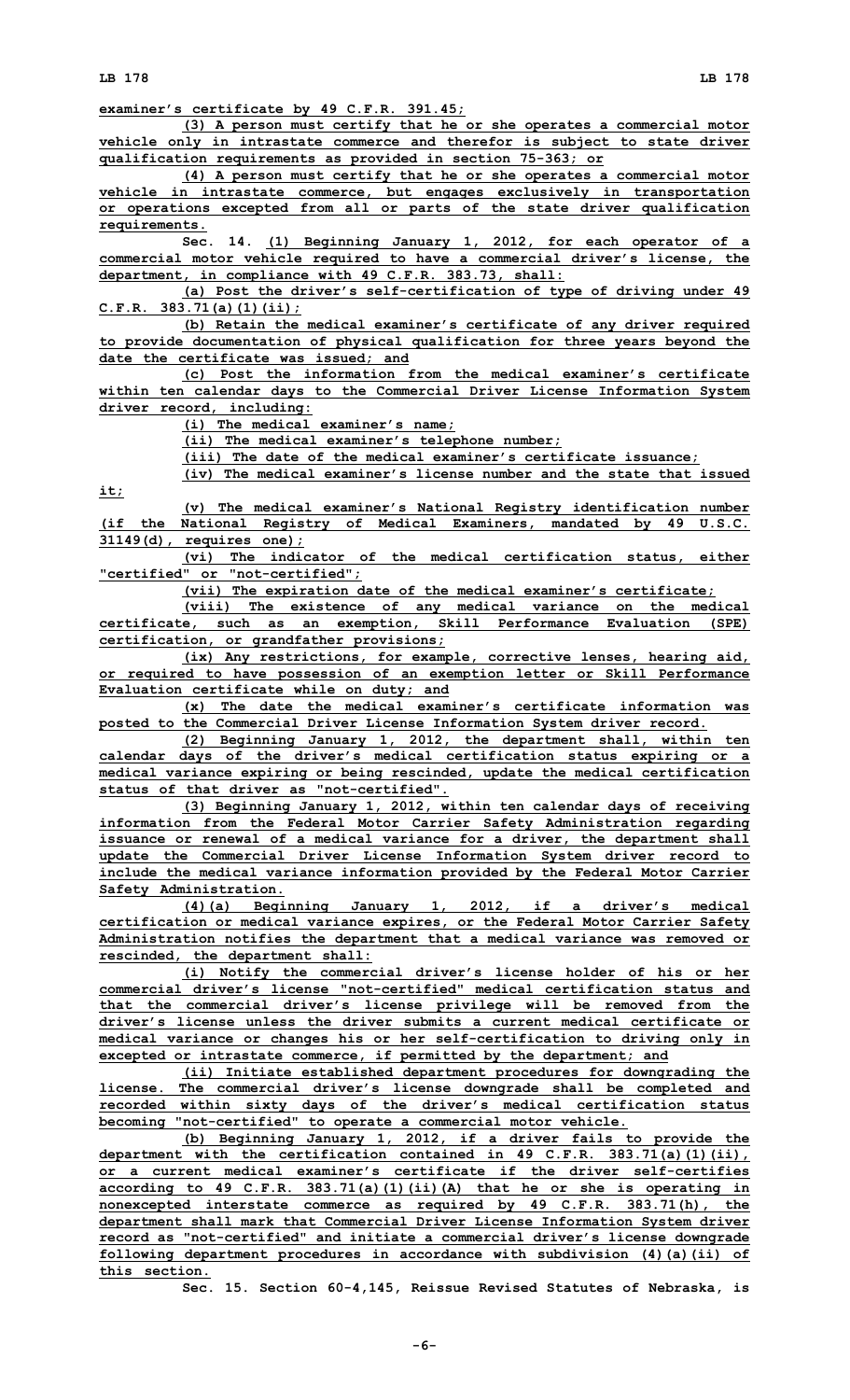**amended to read:**

**60-4,145 This section applies up to and including December 31, 2011. Upon making any application pursuant to section 60-4,144, any applicant who operates or expects to operate <sup>a</sup> commercial motor vehicle in interstate or foreign commerce and who is subject to 49 C.F.R. part 391 adopted pursuant to section 75-363 shall certify that the applicant meets the qualification requirements of 49 C.F.R. part 391. <sup>A</sup> commercial driver's license examiner may require any applicant making certification pursuant to this section to demonstrate with or without the aid of corrective devices sufficient powers of eyesight to enable him or her to operate <sup>a</sup> commercial motor vehicle in conformance with the minimum vision requirements of 49 C.F.R. part 391 adopted pursuant to section 75-363. If from the examination given it appears that any applicant's powers of eyesight are such that he or she cannot meet the minimum vision requirements, the examiner shall allow the applicant to present an ophthalmologist's or optometrist's certificate to the effect that the applicant has sufficient powers of eyesight for such purpose before issuing <sup>a</sup> commercial driver's license to the applicant. If the examination given by the commercial driver's license examiner or the ophthalmologist's or optometrist's certificate indicates that the applicant must wear <sup>a</sup> corrective device to meet the minimum vision requirements established by this section, the applicant shall have the use of the commercial driver's license issued to him or her restricted to wearing <sup>a</sup> corrective device while operating <sup>a</sup> motor vehicle. An applicant who has been issued <sup>a</sup> waiver or exemption by the Federal Motor Carrier Safety Administration from the vision requirements set forth in 49 C.F.R. 391.41(b)(10) may be issued an interstate commercial driver's license without meeting the vision requirements set forth in 49 C.F.R. 391.41(b)(10).**

**Sec. 16. Section 60-4,146, Reissue Revised Statutes of Nebraska, is amended to read:**

**60-4,146 (1) Beginning January 1, 2012, in addition to certifying himself or herself under this section, an applicant shall also certify himself or herself under subsections (2) and (4) of section 13 of this act.**

**(1) (2) Upon making application pursuant to section 60-4,144, any applicant who operates or expects to operate <sup>a</sup> commercial motor vehicle solely in intrastate commerce and who is not subject to 49 C.F.R. part 391 adopted pursuant to section 75-363 shall certify that he or she is not subject to 49 C.F.R. part 391. Any applicant making certification pursuant to this section shall meet the physical and vision requirements established in section 60-4,118 and shall be subject to the provisions of such section relating to the Health Advisory Board.**

**(2) (3) An applicant who certifies that he or she is exempt from the physical qualifications and examination requirements of 49 C.F.R. part 391 pursuant to subsection (4) of section 75-363 shall meet the physical and vision requirements established in section 60-4,118 and shall be subject to the provisions of such section relating to the Health Advisory Board. A successful applicant shall be issued <sup>a</sup> commercial driver's license which restricts the holder to operating <sup>a</sup> commercial motor vehicle solely in intrastate commerce and which also indicates that the holder is exempt from the physical qualifications and examination requirements prescribed by 49 C.F.R. part 391. Two years after the initial issuance of such license and upon renewal, and every two years following renewal, the holder of the commercial driver's license shall present to the Department of Motor Vehicles department upon request, on <sup>a</sup> form to be prescribed by the department, <sup>a</sup> statement from <sup>a</sup> physician detailing that based upon his or her examination of the applicant the medical or physical condition in existence prior to July 30, 1996, which would otherwise render the individual not qualified under federal standards, has not significantly worsened or that another nonqualifying medical or physical condition has not developed.**

**(3) (4) An applicant who certifies that he or she is not subject to 49 C.F.R. part 391 under subsection (1) (2) of this section or who certifies that he or she is exempt from 49 C.F.R. part 391 under subsection (2) (3) of this section shall answer the following questions on the application:**

**(a) Have you within the last three months (e.g. due to diabetes, epilepsy, mental illness, head injury, stroke, heart condition, neurological disease, etc.):**

**(i) lost voluntary control or consciousness ... yes ... no**

**(ii) experienced vertigo or multiple episodes of dizziness or fainting ... yes ... no**

**(iii) experienced disorientation ... yes ... no**

**(iv) experienced seizures ... yes ... no**

**(v) experienced impairment of memory, memory loss ... yes ... no**

**Please explain: ......................................... (b) Do you experience any condition which affects your ability to**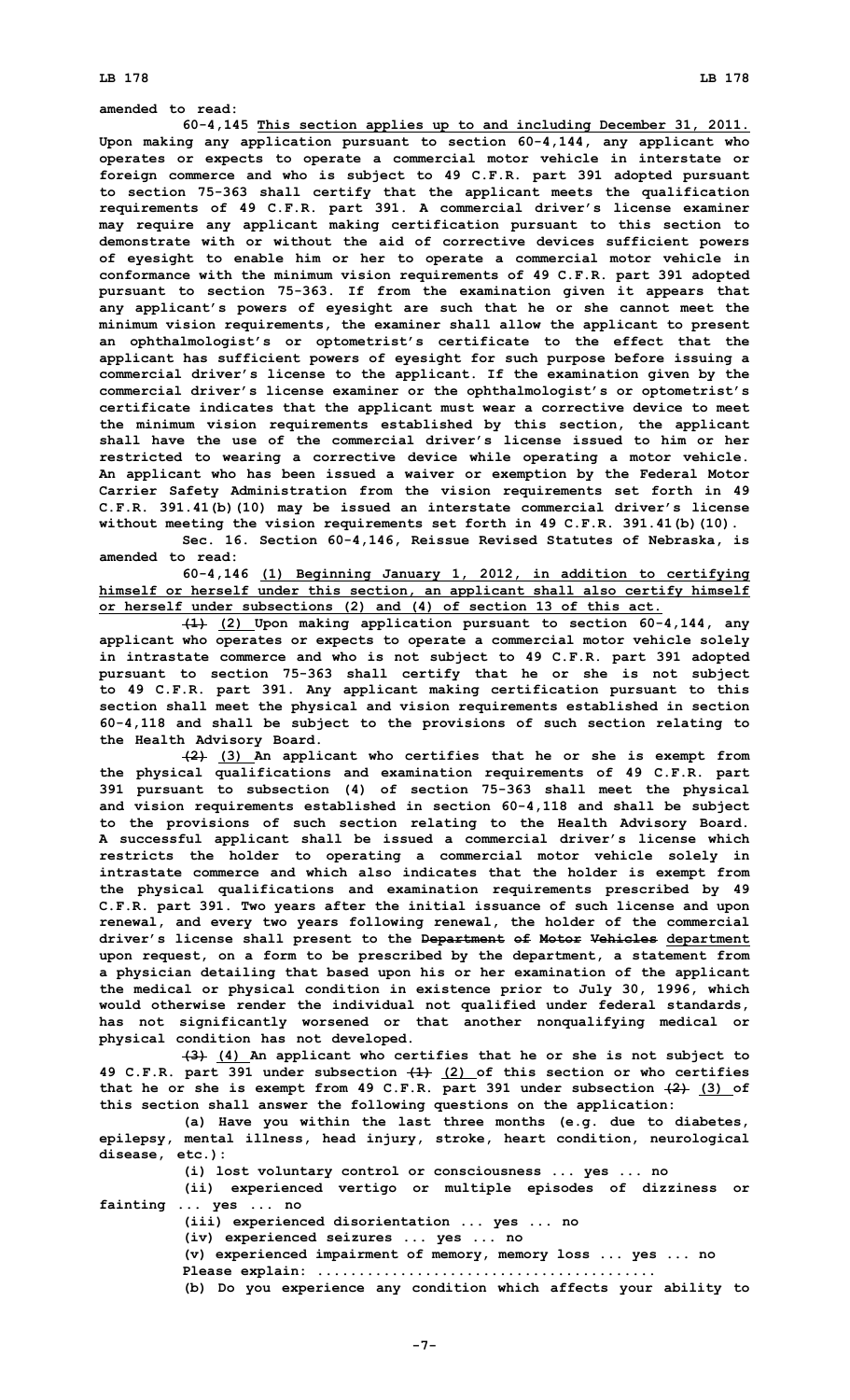**LB 178 LB 178**

**operate <sup>a</sup> motor vehicle? (e.g. due to loss of, or impairment of, foot, leg, hand, arm; neurological or neuromuscular disease, etc.) ... yes ... no**

**Please explain: ......................................... (c) Since the issuance of your last driver's license/permit has your**

**health or medical condition changed or worsened? ... yes ... no Please explain, including how the above affects your ability to**

**drive: ................................................. Sec. 17. Section 60-4,153, Reissue Revised Statutes of Nebraska, is**

**amended to read:**

**60-4,153 Prior to the issuance of any original or renewal commercial driver's license or the reissuance of any commercial driver's license with <sup>a</sup> change of any classification, endorsement, or restriction, the Department of Motor Vehicles department shall, within twenty-four hours prior to issuance if the applicant does not currently possess <sup>a</sup> valid commercial driver's license issued by this state and within ten days prior to the issuance or reissuance for all other applicants:**

**(1) Check the driving record of the applicant as maintained by the department or by any other state which has issued an operator's license to the applicant;**

**(2) Contact the Commercial Driver License Information System to determine whether the applicant possesses any valid commercial driver's license issued by any other state, whether such license or the applicant's privilege to operate <sup>a</sup> commercial motor vehicle has been suspended, revoked, or canceled, or whether the applicant has been disqualified from operating <sup>a</sup> commercial motor vehicle; and**

**(3) Contact the National Driver Register to determine if the applicant (a) has been disqualified from operating any motor vehicle, (b) has had an operator's license suspended, revoked, or canceled for cause in the three-year period ending on the date of application, or (c) has been convicted of operation of <sup>a</sup> motor vehicle while under the influence of or while impaired by alcohol or <sup>a</sup> controlled substance, <sup>a</sup> traffic violation arising in connection with <sup>a</sup> fatal traffic accident, reckless driving, racing on the highways, failure to render aid or provide identification when involved in an accident which resulted in <sup>a</sup> fatality or personal injury, or perjury or the knowledgeable making of <sup>a</sup> false affidavit or statement to officials in connection with activities governed by <sup>a</sup> law, rule, or regulation related to the operation of <sup>a</sup> motor vehicle, (d) is not eligible, or (e) is deceased.**

**Sec. 18. Section 60-4,154, Reissue Revised Statutes of Nebraska, is amended to read:**

**60-4,154 (1) Prior to the issuance of any original or renewal commercial driver's license or the reissuance of any commercial driver's license with <sup>a</sup> change of any classification, endorsement, or restriction, the director shall notify the Commercial Driver License Information System of the issuance and shall provide the applicant's name, social security number, and any other required information to the operator of the system.**

**(2) Beginning January 1, 2012, the department shall post information from the medical examiner's certificate to the Commercial Driver License Information System in accordance with section 14 of this act and 49 C.F.R. 383.73.**

**Sec. 19. Section 60-4,171, Reissue Revised Statutes of Nebraska, is amended to read:**

**60-4,171 (1) Following any period of revocation ordered by <sup>a</sup> court, <sup>a</sup> resident who has had <sup>a</sup> commercial driver's license revoked pursuant to section 60-4,169 may apply for <sup>a</sup> Class O or <sup>M</sup> operator's license.**

**(2) Any person who has had his or her commercial driver's license revoked pursuant to section 60-4,169 may, at the end of such revocation period, apply to have his or her eligibility for <sup>a</sup> commercial driver's license reinstated. The applicant shall (a) apply to the Department of Motor Vehicles and provide his or her social security number, (b) take the commercial driver's license knowledge and driving skills examinations prescribed pursuant to section 60-4,155, (c) up to and including December 31, 2011, comply with section 60-4,145 regarding physical requirements, (d) on or after January 1, 2012, certify pursuant to section 13 of this act and meet the applicable medical requirements for such certification, (e) be subject to <sup>a</sup> check of his or her driving record, (e) (f) pay the fees specified in section 60-4,115 and <sup>a</sup> reinstatement fee as provided in section 60-499.01, and (f) (g) surrender any operator's license issued pursuant to subsection (1) of this section.**

**Sec. 20. Section 60-2909.01, Reissue Revised Statutes of Nebraska, is amended to read:**

**60-2909.01 The department and any officer, employee, agent, or contractor of the department having custody of <sup>a</sup> motor vehicle record shall, upon the verification of identity and purpose of <sup>a</sup> requester, disclose and**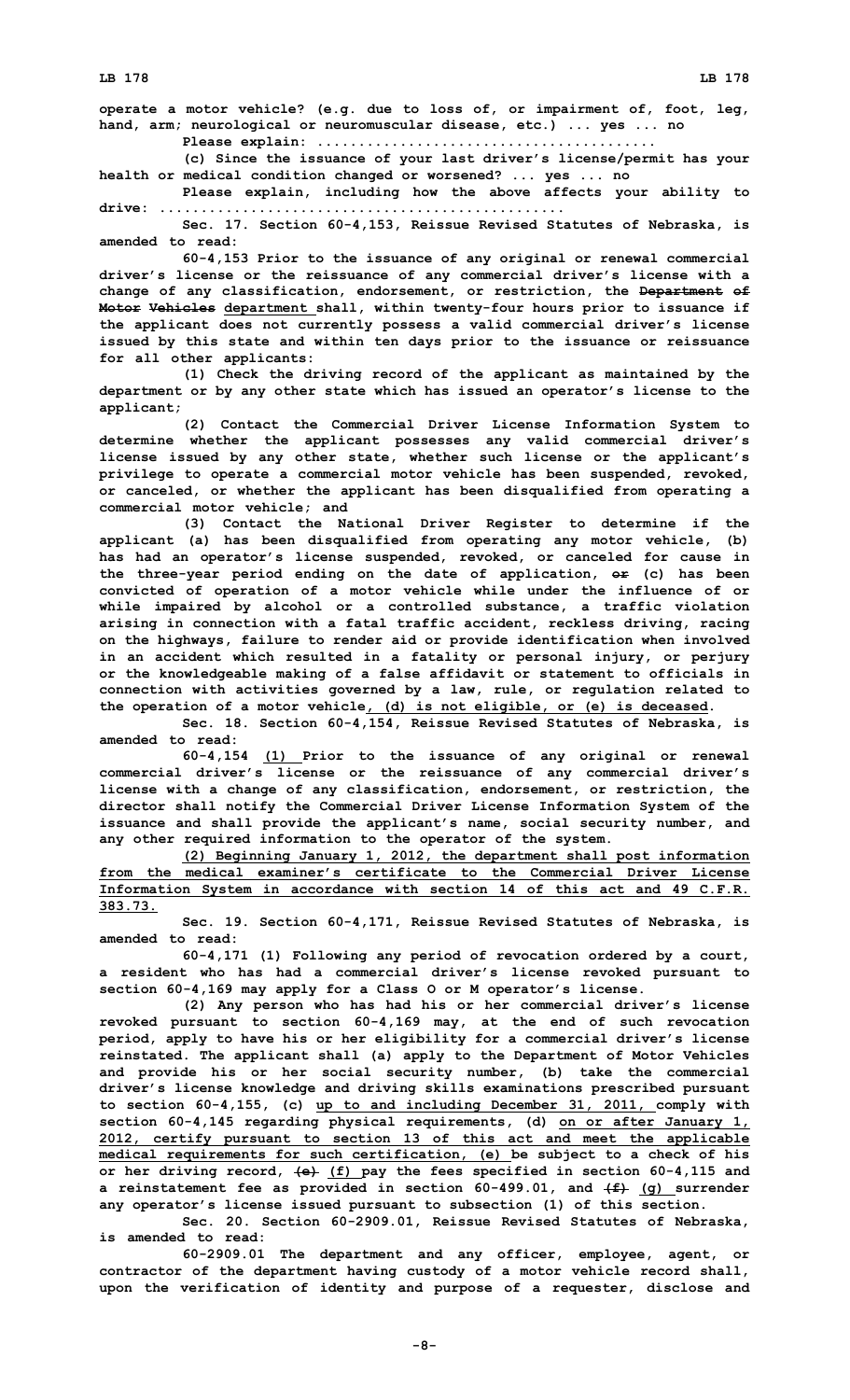**make available the requested motor vehicle record, including the sensitive personal information in the record, other than the social security number, for the following purposes:**

**(1) For use by any federal, state, or local governmental agency, including any court or law enforcement agency, in carrying out the agency's functions or by <sup>a</sup> private person or entity acting on behalf of <sup>a</sup> governmental agency in carrying out the agency's functions;**

**(2) For use in connection with any civil, criminal, administrative, or arbitral proceeding in any federal, state, or local court or governmental agency or before any self-regulatory body, including service of process, investigation in anticipation of litigation, and execution or enforcement of judgments and orders, or pursuant to an order of <sup>a</sup> federal, state, or local court, an administrative agency, or <sup>a</sup> self-regulatory body;**

**(3) For use by any insurer or insurance support organization, or by <sup>a</sup> self-insured entity, or its agents, employees, or contractors, in connection with claims investigation activities, anti-fraud activities, rating, or underwriting; and**

**(4) For use by an employer or the employer's agent or insurer to obtain or verify information relating to <sup>a</sup> holder of <sup>a</sup> commercial driver's license that is required under the Commercial Motor Vehicle Safety Act of 1986, 49 U.S.C. 31301 et seq., or pursuant to sections 60-4,132 and 60-4,141; and .**

**(5) For use by employers of commercial driver's license holders and by the Commercial Driver License Information System as provided in section 14 of this act and 49 C.F.R. 383.73.**

**Sec. 21. Section 75-363, Revised Statutes Cumulative Supplement, 2010, is amended to read:**

**75-363 (1) The parts, subparts, and sections of Title 49 of the Code of Federal Regulations listed below, as modified in this section, or any other parts, subparts, and sections referred to by such parts, subparts, and sections, in existence and effective as of January 1, 2010, 2011, are adopted as Nebraska law.**

**(2) Except as otherwise provided in this section, the regulations shall be applicable to:**

**(a) All motor carriers, drivers, and vehicles to which the federal regulations apply; and**

**(b) All motor carriers transporting persons or property in intrastate commerce to include:**

**(i) All vehicles of such motor carriers with <sup>a</sup> gross vehicle weight rating, gross combination weight rating, gross vehicle weight, or gross combination weight over ten thousand pounds;**

**(ii) All vehicles of such motor carriers designed or used to transport more than eight passengers, including the driver, for compensation, or designed or used to transport more than fifteen passengers, including the driver, and not used to transport passengers for compensation;**

**(iii) All vehicles of such motor carriers transporting hazardous materials required to be placarded pursuant to section 75-364; and**

**(iv) All drivers of such motor carriers if the drivers are operating <sup>a</sup> commercial motor vehicle as defined in section 60-465 which requires <sup>a</sup> commercial driver's license.**

**(3) The Legislature hereby adopts, as modified in this section, the following parts of Title 49 of the Code of Federal Regulations:**

**(a) Part 382 - Controlled Substances And Alcohol Use And Testing;**

**(b) Part 385 - Safety Fitness Procedures;**

**(c) Part 386 - Rules Of Practice For Motor Carrier, Broker, Freight Forwarder, And Hazardous Materials Proceedings;**

**(d) Part 387 - Minimum Levels of Financial Responsibility for Motor Carriers;**

**(e) Part 390 - Federal Motor Carrier Safety Regulations; General;**

**(f) Part 391 - Qualifications Of Drivers And Longer Combination Vehicle (LCV) Driver Instructors;**

**(g) Part 392 - Driving Of Commercial Motor Vehicles;**

**(h) Part 393 - Parts And Accessories Necessary For Safe Operation;**

**(i) Part 395 - Hours Of Service Of Drivers;**

**(j) Part 396 - Inspection, Repair, And Maintenance;**

**(k) Part 397 - Transportation Of Hazardous Materials; Driving And Parking Rules; and**

**(l) Part 398 - Transportation Of Migrant Workers.**

**(4) The provisions of subpart <sup>E</sup> - Physical Qualifications And Examinations of 49 C.F.R. part 391 - Qualifications Of Drivers And Longer Combination Vehicle (LCV) Driver Instructors shall not apply to any driver subject to this section who: (a) Operates <sup>a</sup> commercial motor vehicle**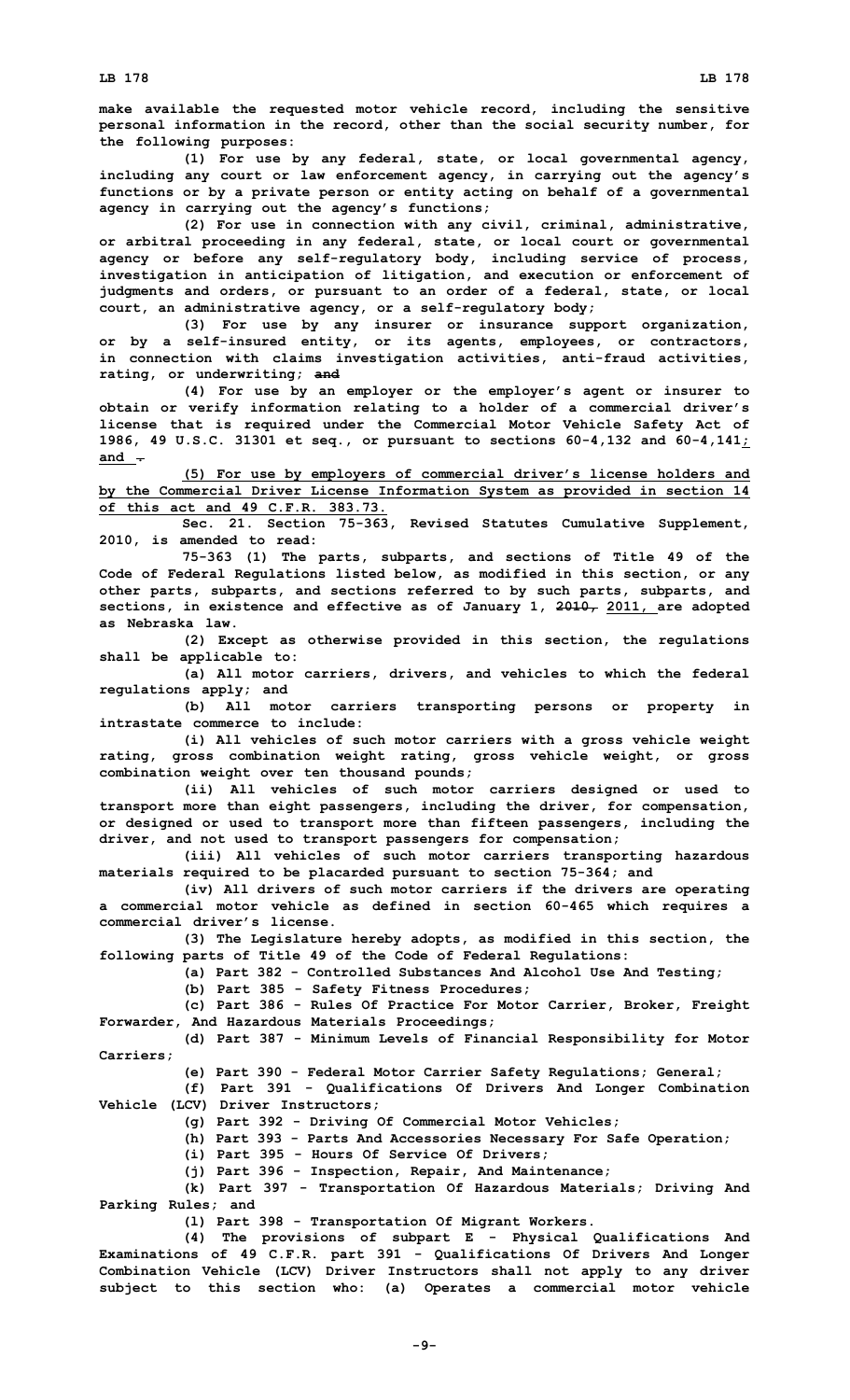**exclusively in intrastate commerce; and (b) holds, or has held, <sup>a</sup> commercial driver's license issued by this state prior to July 30, 1996.**

**(5) The regulations adopted in subsection (3) of this section shall not apply to farm trucks registered pursuant to section 60-3,146 with <sup>a</sup> gross weight of sixteen tons or less. The following parts and sections of 49 C.F.R. chapter III shall not apply to drivers of farm trucks registered pursuant to section 60-3,146 and operated solely in intrastate commerce:**

- **(a) All of part 391;**
- **(b) Section 395.8 of part 395; and**
- **(c) Section 396.11 of part 396.**

**(6) Part 393 - Parts And Accessories Necessary For Safe Operation and Part 396 - Inspection, Repair, And Maintenance shall not apply to fertilizer and agricultural chemical application and distribution equipment transported in units with <sup>a</sup> capacity of three thousand five hundred gallons or less.**

**(7) For purposes of this section, intrastate motor carriers shall not include any motor carrier or driver excepted from 49 C.F.R. chapter III by section 390.3(f) of part 390. or any nonprofit entity, operating solely in intrastate commerce, organized for the purpose of furnishing electric service.**

**(8)(a) Part 395 - Hours Of Service Of Drivers shall apply to motor carriers and drivers who engage in intrastate commerce as defined in section 75-362, except that no motor carrier who engages in intrastate commerce shall permit or require any driver used by it to drive nor shall any driver drive:**

**(i) More than twelve hours following eight consecutive hours off duty; or**

**(ii) For any period after having been on duty sixteen hours following eight consecutive hours off duty.**

**(b) No motor carrier who engages in intrastate commerce shall permit or require <sup>a</sup> driver of <sup>a</sup> commercial motor vehicle, regardless of the number of motor carriers using the driver's services, to drive, nor shall any driver of <sup>a</sup> commercial motor vehicle drive, for any period after:**

**(i) Having been on duty seventy hours in any seven consecutive days if the employing motor carrier does not operate every day of the week; or**

**(ii) Having been on duty eighty hours in any period of eight consecutive days if the employing motor carrier operates motor vehicles every day of the week.**

**(9) Part 395 - Hours Of Service Of Drivers, as adopted in subsections (3) and (8) of this section, shall not apply to drivers transporting agricultural commodities or farm supplies for agricultural purposes when the transportation of such commodities or supplies occurs within a one-hundred-air-mile radius of the source of the commodities or the distribution point for the supplies when such transportation occurs during the period beginning on February 15 up to and including December 15 of each calendar year.**

**(10) 49 C.F.R. 390.21 - Marking Of Commercial Motor Vehicles shall not apply to farm trucks and farm truck-tractors registered pursuant to section 60-3,146 and operated solely in intrastate commerce.**

**(11) 49 C.F.R. 392.9a - Operating Authority shall not apply to Nebraska motor carriers operating commercial motor vehicles solely in intrastate commerce.**

**(12) No motor carrier shall permit or require <sup>a</sup> driver of <sup>a</sup> commercial motor vehicle to violate, and no driver of <sup>a</sup> commercial motor vehicle shall violate, any out-of-service order.**

**Sec. 22. Section 75-364, Revised Statutes Cumulative Supplement, 2010, is amended to read:**

**75-364 (1) The parts, subparts, and sections of Title 49 of the Code of Federal Regulations listed below, or any other parts, subparts, and sections referred to by such parts, subparts, and sections, in existence and effective as of January 1, 2010, 2011, are adopted as part of Nebraska law and, except as provided in subsections (2) and (3) of this section, shall be applicable to all motor carriers whether engaged in interstate or intrastate commerce, drivers of such motor carriers, and vehicles of such motor carriers:**

**(a) (1) Part 107 - Hazardous Materials Program Procedures, subpart F-Registration Of of Cargo Tank And and Cargo Tank Motor Vehicle Manufacturers, Assemblers, Repairers, Inspectors, Testers, and Design Certifying Engineers;**

**(b) (2) Part 107 - Hazardous Materials Program Procedures, subpart G-Registration Of of Persons Who Offer Or or Transport Hazardous Materials;**

**(c) (3) Part 171 - General Information, Regulations, And Definitions;GENERAL INFORMATION, REGULATIONS, AND DEFINITIONS;**

**(d) (4) Part 172 - Hazardous Materials Table, Special Provisions, Hazardous Materials Communications, Emergency Response Information, and**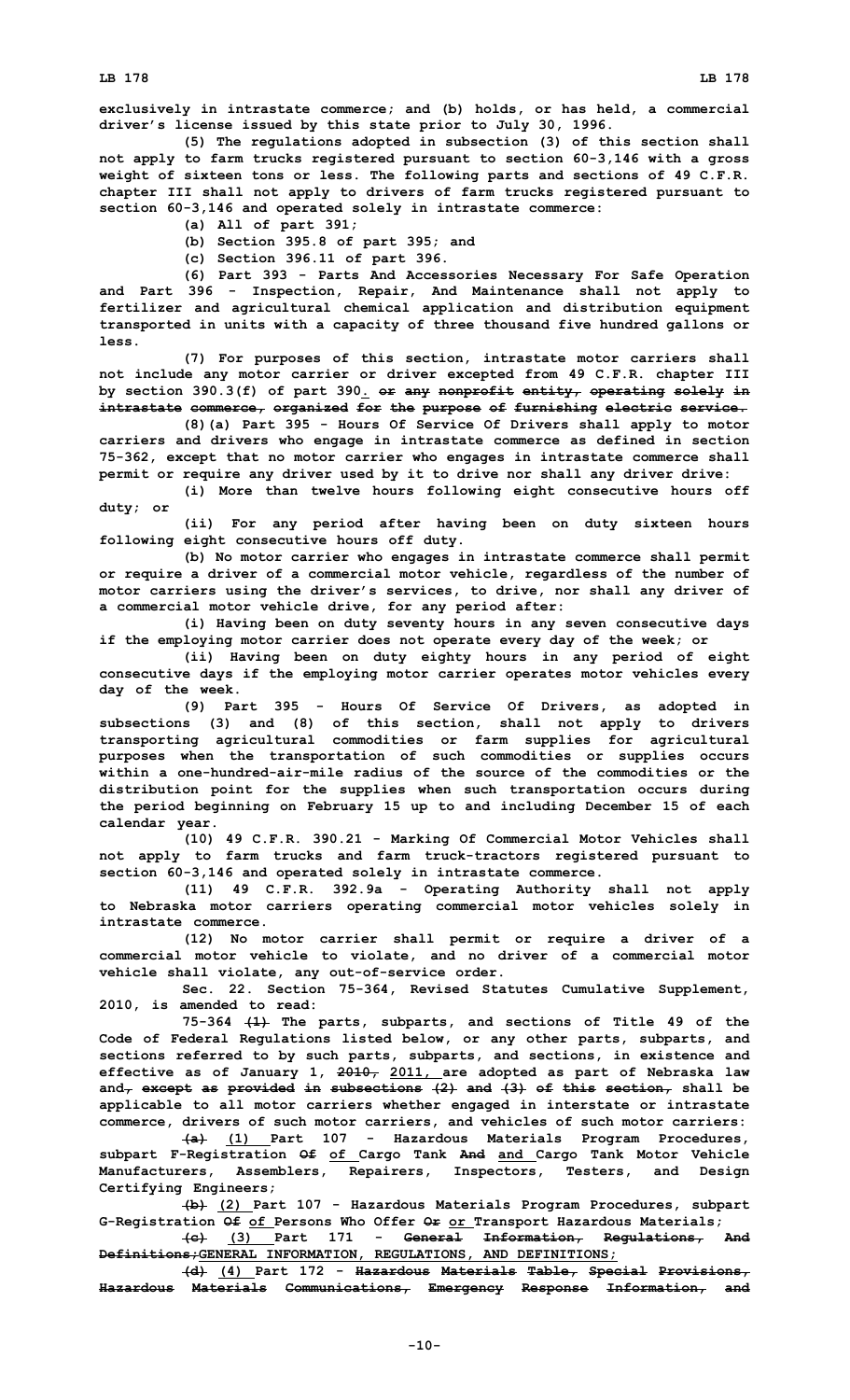**Training Requirements;HAZARDOUS MATERIALS TABLE, SPECIAL PROVISIONS, HAZARDOUS MATERIALS COMMUNICATIONS, EMERGENCY RESPONSE INFORMATION, AND TRAINING REQUIREMENTS AND SECURITY PLANS;**

**(e) (5) Part 173 - Shippers - General Requirements For Shipments And Packagings;SHIPPERS - GENERAL REQUIREMENTS FOR SHIPMENTS AND PACKAGINGS;**

**(f) (6) Part 177 - Carriage By Public Highway;CARRIAGE BY PUBLIC HIGHWAY;**

**(g) (7) Part 178 - Specifications For Packagings; SPECIFICATIONS FOR PACKAGINGS; and**

**(h) (8) Part 180 - Continuing Qualification And Maintenance Of Packagings.CONTINUING QUALIFICATION AND MAINTENANCE OF PACKAGINGS.**

**(2) Agricultural operations exceptions:**

**(a) The transportation of an agricultural product other than <sup>a</sup> Class 2 material (Compressed Gases) as defined in 49 C.F.R. 171.8, over roads, other than the National System of Interstate and Defense Highways, between fields of the same farm, is excepted from subsection (1) of this section when:**

**(i) The agricultural product is transported by <sup>a</sup> farmer who is an intrastate private motor carrier; and**

**(ii) The movement of the agricultural product conforms to all other laws in effect on or before July 1, 1998, and 49 C.F.R. 173.24, 173.24a, and 173.24b;**

**(b) The transportation of an agricultural product to or from <sup>a</sup> farm, within one hundred fifty miles of the farm, is excepted from the requirements in 49 C.F.R. part 172, subparts G (emergency response information) and <sup>H</sup> (training), and from the specific packaging requirements of subsection (1) of this section when:**

**(i) The agricultural product is transported by <sup>a</sup> farmer who is an intrastate private motor carrier;**

**(ii) The total amount of agricultural product being transported on <sup>a</sup> single vehicle does not exceed:**

**(A) Sixteen thousand ninety-four pounds of ammonium nitrate fertilizer properly classed as Division 5.1, PGIII, in <sup>a</sup> bulk packaging; or**

**(B) Five hundred two gallons for liquids or gases, or five thousand seventy pounds for solids, of any other agricultural product;**

**(iii) The packaging conforms to the requirements of state law and is specifically authorized for transportation of the agricultural product by state law and such state law has been in effect on or before July 1, 1998; and**

**(iv) Each person having any responsibility for transporting the agricultural product or preparing the agricultural product for shipment has been instructed in the applicable requirements of the parts, subparts, and sections of Title 49 of the Code of Federal Regulations adopted in this section; and**

**(c) Formulated liquid agricultural products in specification packagings of fifty-eight-gallon capacity or less, with closures manifolded to <sup>a</sup> closed mixing system and equipped with positive dry disconnect devices, may be transported by <sup>a</sup> private motor carrier between <sup>a</sup> final distribution point and an ultimate point of application or for loading aboard an airplane for aerial application.**

**(3) Exceptions for nonspecification packagings used in intrastate transportation:**

**(a) Nonspecification cargo tanks for petroleum products: Notwithstanding requirements for specification packagings in 49 C.F.R. part 173, subpart F, and 49 C.F.R. parts 178 and 180, <sup>a</sup> nonspecification metal tank permanently secured to <sup>a</sup> transport vehicle and protected against leakage or damage in the event of <sup>a</sup> turnover, having <sup>a</sup> capacity of less than three thousand five hundred gallons, may be used by an intrastate motor carrier for transportation of <sup>a</sup> flammable liquid petroleum product in accordance with subdivision (c) of this subsection;**

**(b) Permanently secured nonbulk tanks for petroleum products: Notwithstanding requirements for specification packagings in 49 C.F.R. part 173, subpart F, and 49 C.F.R. parts 178 and 180, <sup>a</sup> nonspecification metal tank permanently secured to <sup>a</sup> transport vehicle and protected against leakage or damage in the event of <sup>a</sup> turnover, having <sup>a</sup> capacity of less than one hundred nineteen gallons, may be used by an intrastate motor carrier for transportation of <sup>a</sup> flammable liquid petroleum product in accordance with subdivision (c) of this subsection; and**

**(c) Additional requirements: <sup>A</sup> packaging used pursuant to subdivision (a) or (b) of this subsection must:**

**(i) Be operated by an intrastate motor carrier and in use as <sup>a</sup> packaging for hazardous material before July 1, 1998;**

**(ii) Be operated in conformance with the requirements of the State of Nebraska;**